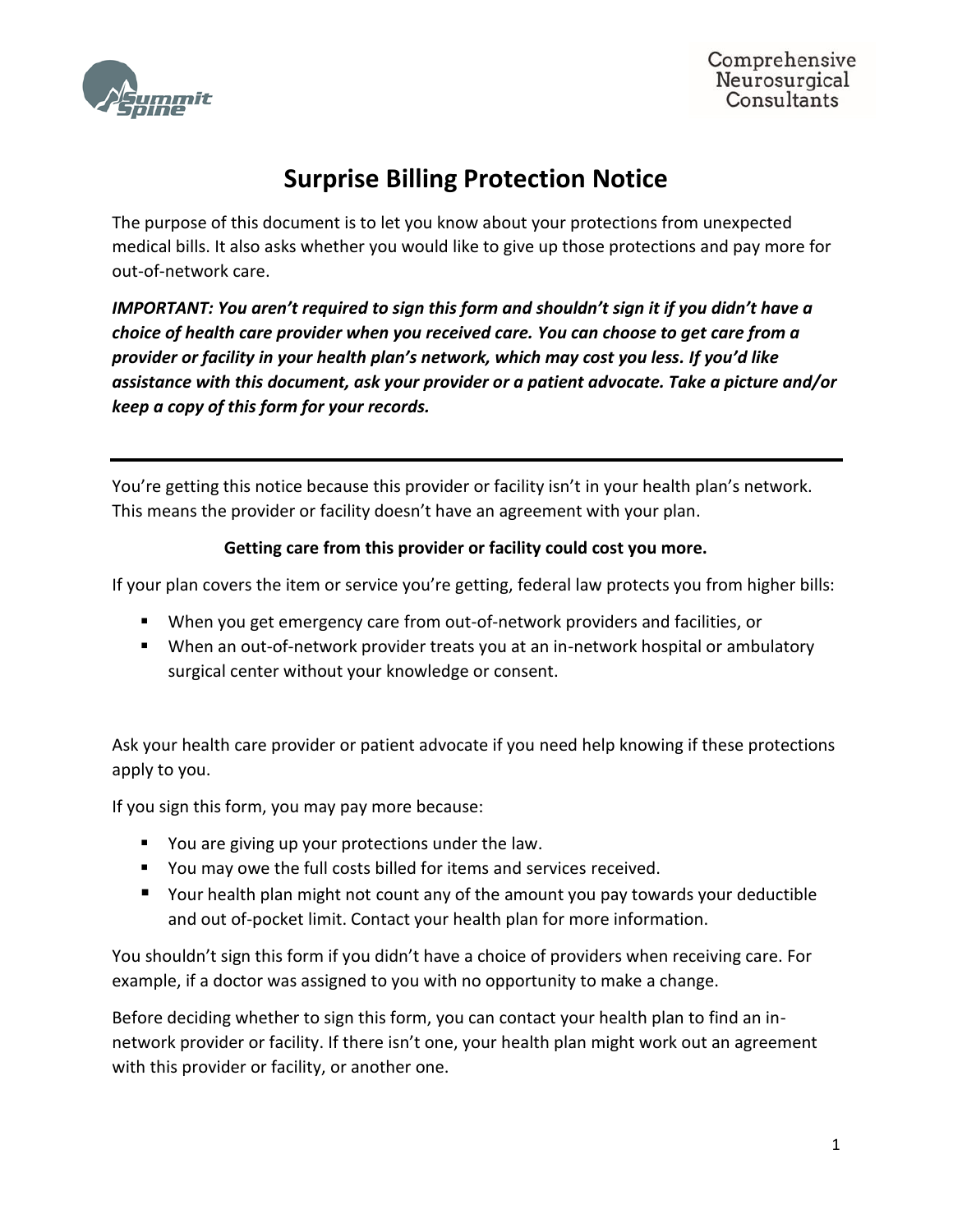See the next page for your cost estimate.

#### **Estimate of what you could pay**

Patient name: \_\_\_\_\_\_\_\_\_\_\_\_\_\_\_\_\_\_\_\_\_\_\_\_\_\_\_\_\_\_\_\_\_\_\_\_\_\_\_\_\_\_\_\_\_\_\_\_\_\_\_\_\_\_\_\_\_\_\_\_\_\_\_\_\_

Out of network provider(s) or facility name: \_\_\_\_\_\_\_\_\_\_\_\_\_\_\_\_\_\_\_\_\_\_\_\_\_\_\_\_\_\_\_\_\_\_\_

Total cost estimate of what you may be asked to pay:

 $\checkmark$  Review your detailed estimate. See Page 4 for a cost estimate for each item or service you'll get.

\_\_\_\_\_\_\_\_\_\_\_\_\_\_\_\_\_\_\_\_\_\_\_\_\_\_\_\_\_\_\_\_\_\_\_\_\_\_\_\_\_\_\_\_\_\_\_\_\_\_\_\_\_\_\_\_\_\_\_\_\_\_\_\_\_\_\_\_\_\_\_\_\_\_\_\_\_

- $\checkmark$  Call your health plan. Your plan may have better information about how much you will be asked to pay. You also can ask about what's covered under your plan and your provider options.
- $\checkmark$  Questions about this notice and estimate? Please talk to your doctor's Patient Care Coordinator.
- ✓ Questions about your rights? Contact Phone: 888-877-4894 (toll-free)

### **Prior authorization or other care management limitations**

Except in an emergency, your health plan may require prior authorization (or other limitations) for certain items and services. This means you may need your plan's approval that it will cover an item or service before you get them. If prior authorization is required, ask your health plan about what information is necessary to get coverage. Please note that our office will do everything within our means to obtain necessary authorizations and communicate with your insurance company, however it is still your responsibility to ensure that all services rendered are paid in full.

# **By signing, I give up my federal consumer protections and agree to pay more for out-of-network care.**

With my signature, I am saying that I agree to get the items or services from (select all that apply):

☐ Provider: \_\_\_\_\_\_\_\_\_\_\_\_\_\_\_\_\_\_\_\_\_\_\_\_\_\_\_\_\_\_\_\_\_\_\_\_\_\_\_\_\_\_\_\_\_\_\_\_\_\_\_\_\_\_\_\_\_\_\_\_\_\_\_\_\_

 $\Box$  Facility:

With my signature, I acknowledge that I am consenting of my own free will and am not being coerced or pressured. I also understand that:

■ I'm giving up some consumer billing protections under federal law.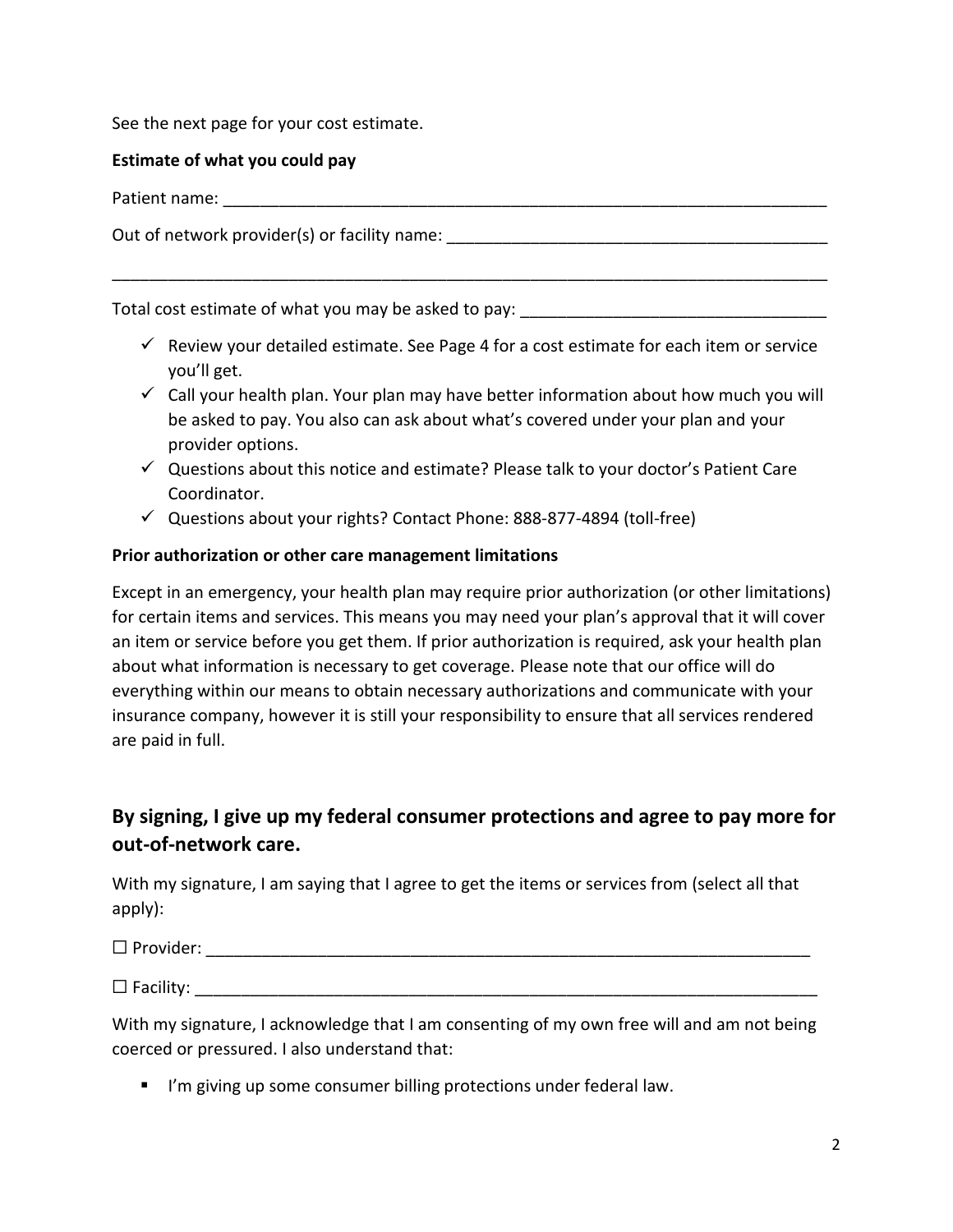- I may get a bill for the full charges for these items and services, or have to pay out-ofnetwork cost-sharing under my health plan.
- I was given a written notice on  $\qquad \qquad$  (date) explaining that my provider or facility isn't in my health plan's network, the estimated cost of services, and what I may owe if I agree to be treated by this provider or facility.
- **EXT** I got the notice either on paper or electronically, consistent with my choice.
- **E** I fully and completely understand that some or all amounts I pay might not count toward my health plan's deductible or out-of-pocket limit.
- I can end this agreement by notifying the provider or facility in writing before getting services.

IMPORTANT: You don't have to sign this form. But if you don't sign, this provider or facility might not treat you. You can choose to get care from a provider or facility in your health plan's network.

|                            | or                                               |  |
|----------------------------|--------------------------------------------------|--|
| Patient's signature        | Guardian/authorized representative's signature   |  |
| Print name of patient      | Print name of guardian/authorized representative |  |
| Date and time of signature | Date and time of signature                       |  |

Take a picture and/or keep a copy of this form.

It contains important information about your rights and protections.